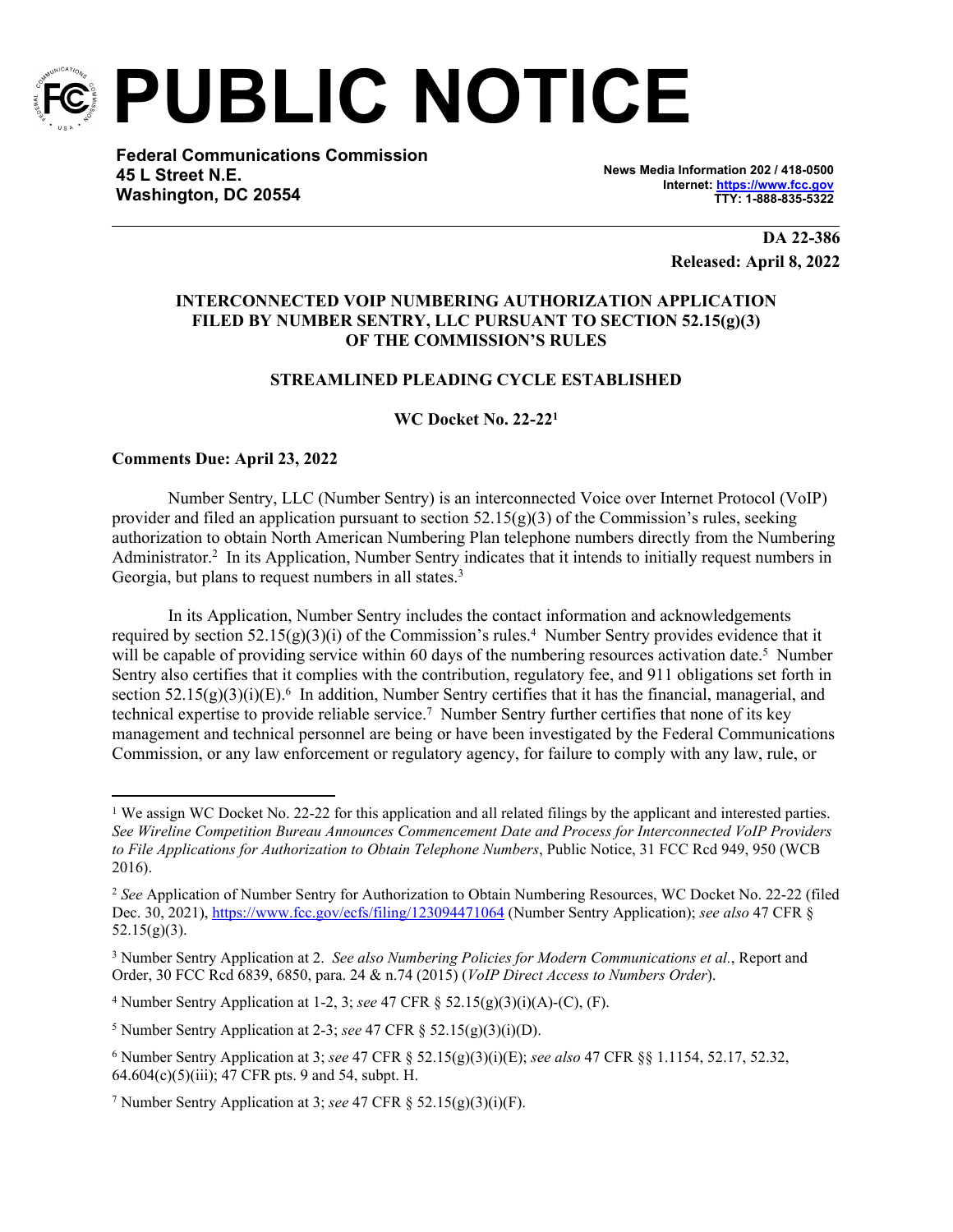order.<sup>8</sup> Finally, Number Sentry certifies that no party to the application is subject to a denial of Federal benefits pursuant to section 5301 of the Anti-Drug Abuse Act of 1988.<sup>9</sup>

#### **GENERAL INFORMATION**

The Numbering Authorization Application identified herein has been found, upon initial review, to be acceptable for filing as a streamlined application. The Commission reserves the right to return any interconnected VoIP Numbering Authorization Application if, upon further examination, it is determined to be defective and not in conformance with the Commission's rules and policies. Pursuant to section 52.15(g)(3)(ii) of the Commission's rules, interested parties may file comments in WC Docket No. 22-22 **on or before April 23, 2022**. <sup>10</sup> Commenters must serve a copy of comments on Number Sentry no later than the above comment filing date. Unless otherwise notified by the Commission, Number Sentry may provide the states in which it intends to request numbers the required 30-day notice on the 31st day after the date of this notice.<sup>11</sup>

Interested parties to this proceeding must file any documents in this proceeding using the Commission's Electronic Comment Filing System (ECFS): <http://apps.fcc.gov/ecfs/>.<sup>12</sup>

#### **In addition, e-mail one copy of each pleading to each of the following:**

- 1) [DAA@fcc.gov;](mailto:DAA@fcc.gov)
- 2) Margoux Newman, Competition Policy Division, Wireline Competition Bureau, [Margoux.Newman@fcc.gov;](mailto:Margoux.Newman@fcc.gov)
- 3) Jordan Marie Reth, Competition Policy Division, Wireline Competition Bureau, [Jordan.Reth@fcc.gov;](mailto:Jordan.Reth@fcc.gov)
- 4) Michelle Sclater, Competition Policy Division, Wireline Competition Bureau, [Michelle.Sclater@fcc.gov](mailto:Michelle.Sclater@fcc.gov).

People with Disabilities: To request materials in accessible formats for people with disabilities (braille, large print, electronic files, audio format), send an e-mail to  $fcc504@$ fcc.gov or call the Consumer and Governmental Affairs Bureau at (202) 418-0530 (voice), 1-888-835-5322 (tty).

The proceeding in this Notice will be treated as a "permit-but-disclose" proceeding in accordance with the Commission's *ex parte* rules. Persons making *ex parte* presentations must file a copy of any written presentation or a memorandum summarizing any oral presentation within two business days after the presentation (unless a different deadline applicable to the Sunshine period applies). Persons making oral *ex parte* presentations are reminded that memoranda summarizing the presentation must (1) list all persons attending or otherwise participating in the meeting at which the *ex parte* presentation was made,

 $12$  47 CFR § 52.15(g)(3)(ii).

<sup>8</sup> Number Sentry Application at 3; *see* 47 CFR § 52.15(g)(3)(i)(F).

<sup>9</sup> Number Sentry Application at 3; *see* 47 CFR § 52.15(g)(3)(i)(G); *see also* 21 U.S.C. § 862.

 $10\,47$  CFR § 52.15(g)(3)(ii).

<sup>11</sup> 47 CFR § 52.15(g)(3)(iii); *see also VoIP Direct Access to Numbers Order*, 30 FCC Rcd at 6855, para. 34 (requiring interconnected VoIP providers to file notices of intent to request numbers with relevant state commissions, on an ongoing basis, at least 30 days prior to requesting numbers from the Numbering Administrator).